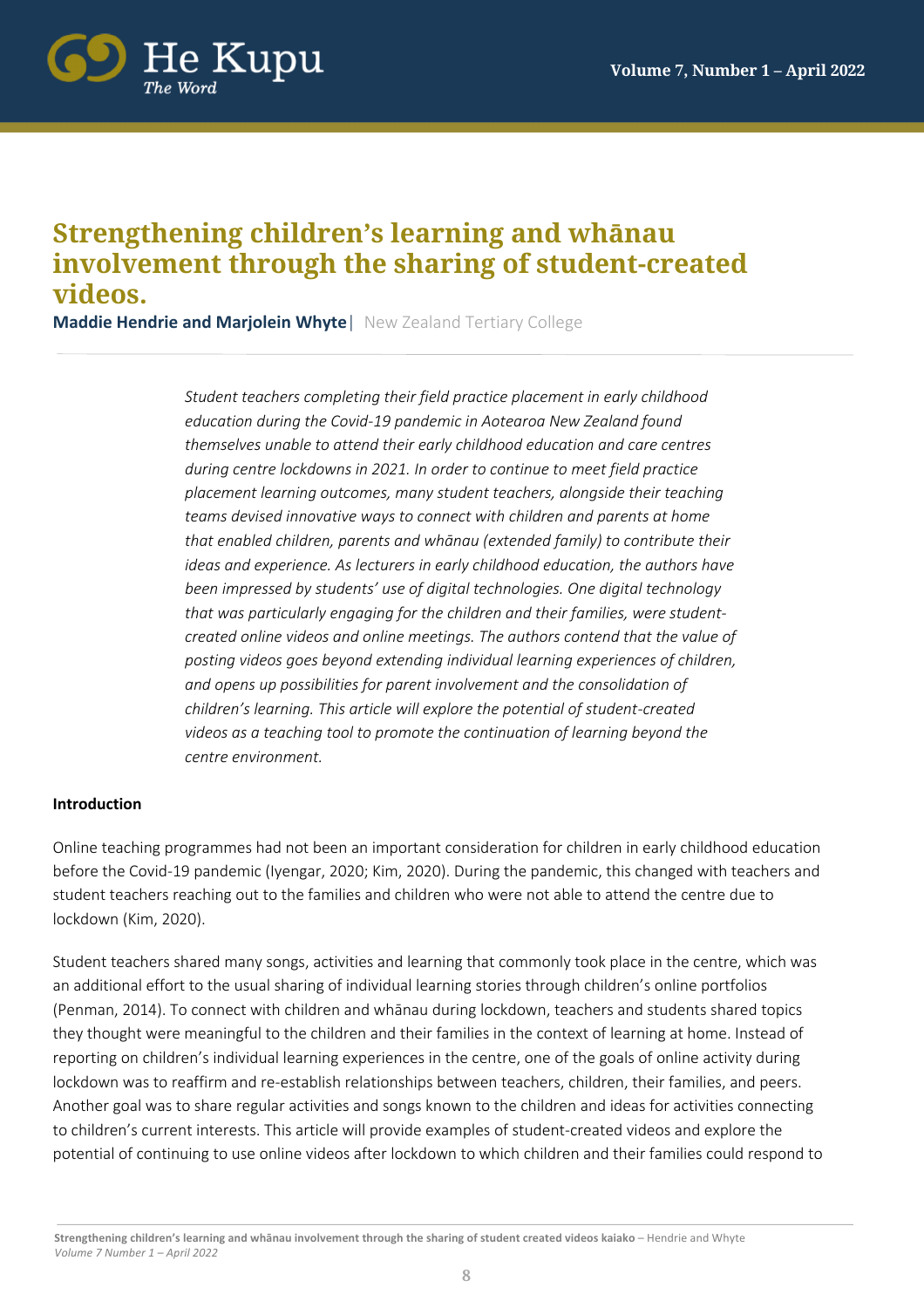

through an online platform (meso-system), bringing centre and home micro-systems together (Bronfenbrenner, 1979).

# **Continuing learning through online engagement**

An important benefit of including online teaching in the early childhood curriculum is the continuity of learning between the centre and everyday experiences at home (Education Review Office [ERO], 2021). Mitchell et al. (2020) agree purposeful discussion of learning content knowledge during everyday experiences at home leads to a better understanding of curriculum content by whānau. Students were able to respond to the children's home experiences and modelling strategies such as including mathematical and scientific terminology, thus empowering the family, and breaking down the barriers between teachers as professionals and whānau at home. Parents and whānau can draw onto their funds of knowledge, which are lived experiences that help parents and whānau connect to the child's learning and validate the parent's and whānau knowledge (González et al., 2005).

Online teaching experiences consolidate children's learning and opens opportunities for involvement of parents and whānau, especially when songs, music and movement are included (Szente, 2020). Mitchell et al. (2020) indicate that managers of early childhood education and care centres have reported that online engagement with parents and whānau during lockdown strengthened interactions between parents and teachers. Many managers and teachers stepped up and further developed their online engagement.

Distance learning opportunities through student teacher-created online videos promoted a general understanding of the early childhood curriculum by parents and whānau, allowing teachers to empower parents with curriculum knowledge and support children's interests and working theories through play (ERO, 2021; González et al., 2005). In the online videos, teachers could include information about *Te Whāriki: He Whāriki Mātauranga mō ngā Mokopuna o Aotearoa: Early Childhood Curriculum (Te Whāriki)* (Kahuroa et al., 2021; Ministry of Education [MoE], 2017). Whānau can contribute their funds of knowledge, while benefiting from gaining an insight into the curriculum (Kim, 2021; Mitchell et al., 2020; MoE, 2017).

## **Promoting a sense of belonging**

Videos can assist in creating a sense of belonging for children and their whānau, especially if their home language and culture are highlighted. The videos allowed students to teach using a range of strategies and resources, blending different teaching strategies such as song, music (ukulele), gestures and subtitles to support these aspects (see examples in Figure 1 and Figure 2). Students, including a student from Tonga, combined all these strategies to promote home language for the Tongan Language Week (5th - 11th of September 2021). The online videos specifically offered opportunities to revisit songs and other learning resources made available to all children, parents and whānau on multiple online platforms. The Tongan student's video was posted on Storypark. Whānau responded positively as their children kept asking to watch it while they were home. The student likened this to being similar to having the children sitting in on one of their mat-times at the centre. Creative use of technology is of significance as researchers have noted a lack of Pasifika based resources in mainstream early childhood centres (Matapo, 2021; Mitchell et al., 2020). Having kaiako with knowledge of the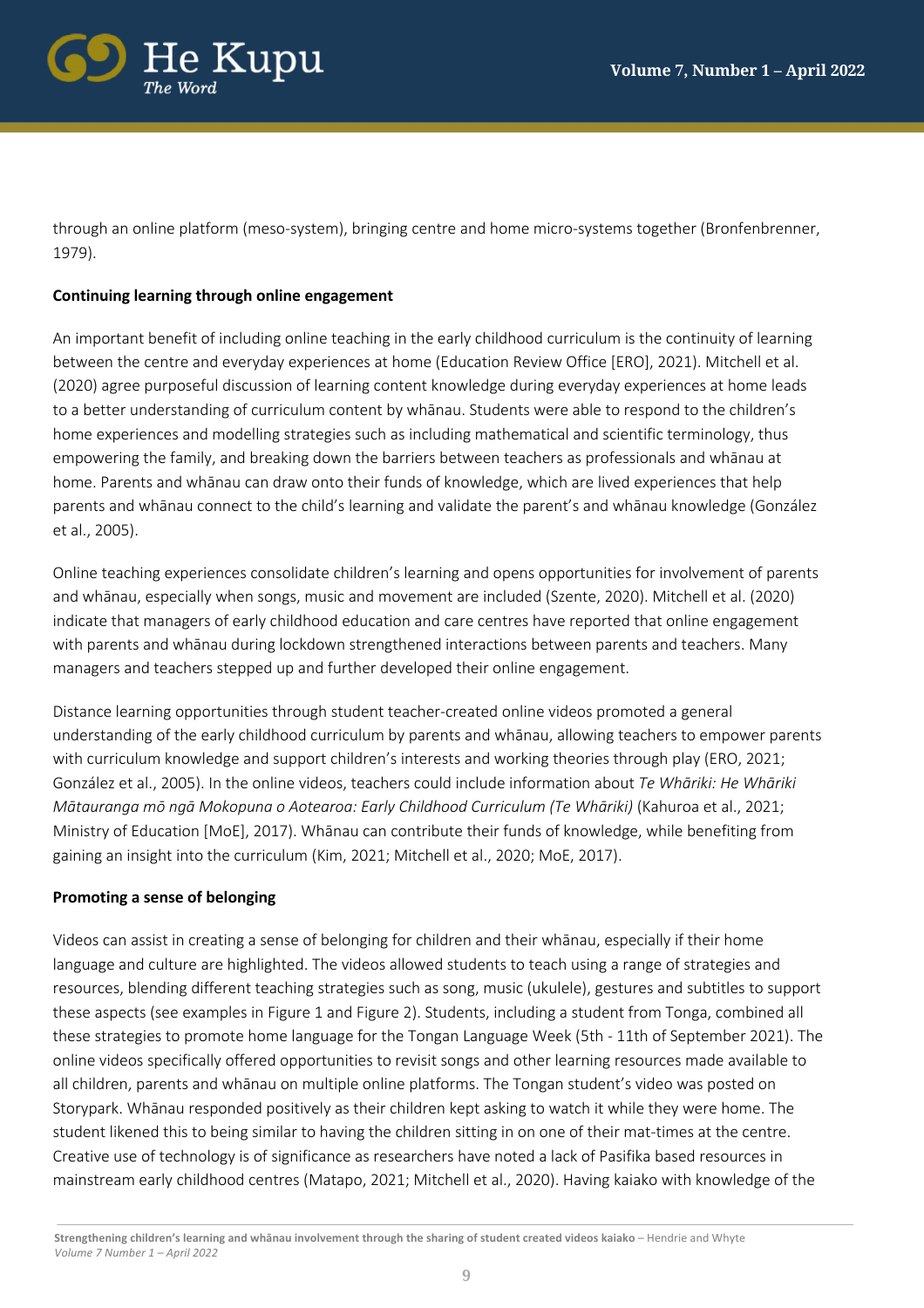

culture and language making a video can support centres with large numbers of Pasifika whānau whose home language is key to keeping their culture alive (Mitchell et al., 2020).

Figure 1

*Ulu, Uma Tui, Mo e Va'e*



Figure 2 *Ukelele and Sign Language Song: Malo e Lelei*



# **Students' narratives enhancing sense of belonging**

Another way in which teachers and whānau shared cultural understanding and identity was by telling stories from their home country. One student teacher introduced his culture by singing Incy Wincy Spider (Maliliit na gagamba) in his home language, Tagalog (Philippines), and telling children and whānau how he collected spiders when he was young. This prompted one of the parents to share a photo of their 'Bug Hotel' (see Figure 3) they made in their garden, which was then shared on an online platform. Sharing family artefacts and activities increases participation and sense of belonging of parents and whānau (Wenger, 1998), ideas which can then be passed on to other families. Using a song with a recognisible tune helps children to understand what the song is about. This student also sang "Twinkle Twinkle Little Star" in Hindi, linking multiple cultures.

#### Figure 3 *Bug Hotel*

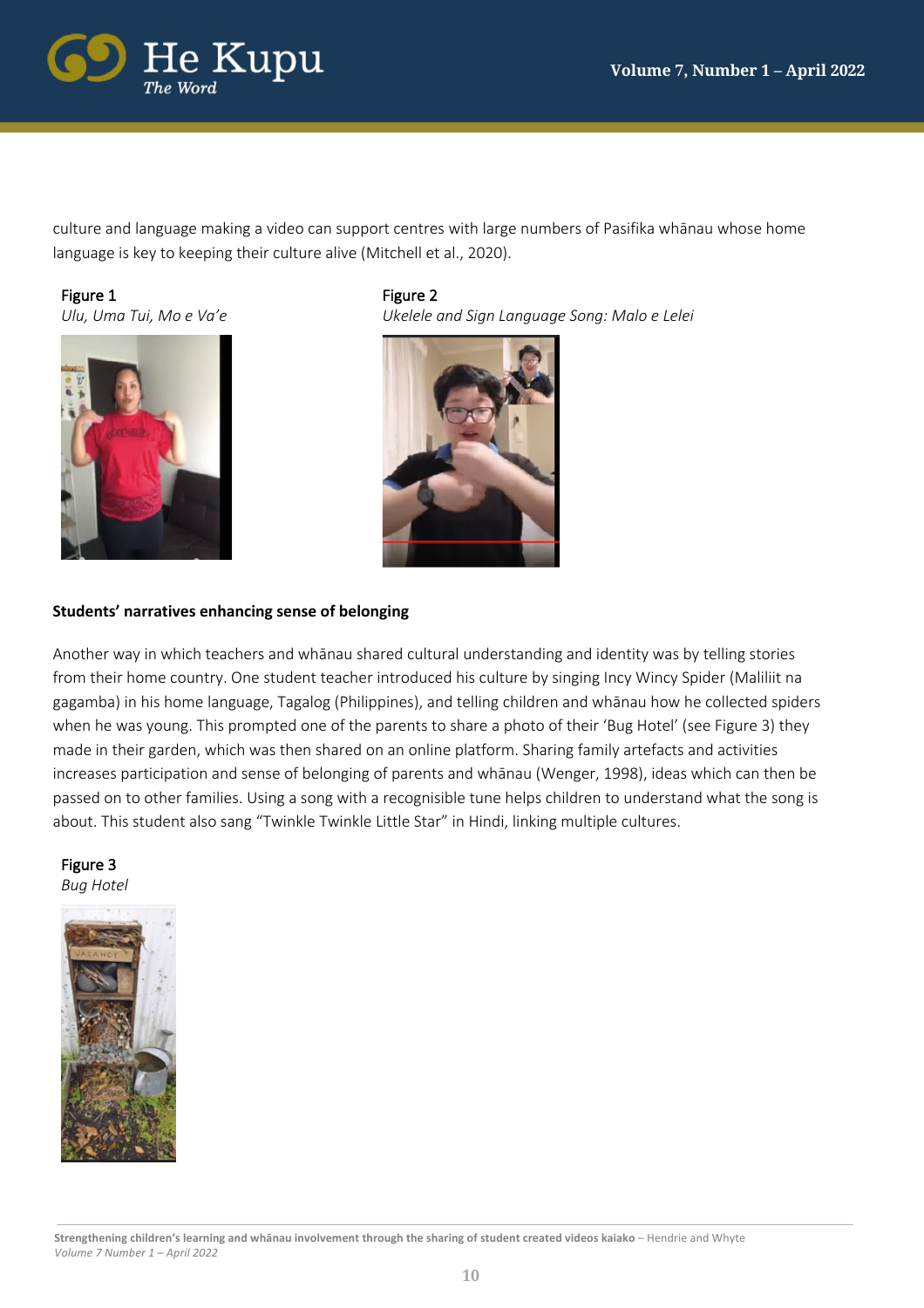

#### **Bicultural practice**

There were also opportunities for a focus on te reo Māori during Māori Language Week (13th - 19th of September 2021), which coincided with the lockdown. Students embraced the opportunity to use video technology to provide such examples as retelling "Dear Zoo" with puppets and props including te reo Māori names for the animals (see Figure 4). One student created a demonstrational video on a hand-held camera of how to make a waka out of bark, twigs and a paper sail that could float (see Figure 5). Suggestions were made that natural materials could be used such as a leaf for making the waka or story stones for storytelling, to help children express their feelings about being in lockdown (Kahuroa et al., 2021). The ideas covered by the students, linked to the te ao Māori concept of reciprocity/ whakaututu and mutual interdependence (Quigan et al., 2021), as children and whānau could respond in the moment and later in online comments. Students showed their understanding of the bicultural curriculum and ako, a te reo Māori expression meaning both to teach and learn, as they positioned themselves as learners and teachers of te reo Māori and te ao Māori.

#### Figure 4

*Dear Zoo: Incorporating sounds*



Figure 5 *He Poraka! A Frog!*



#### **Linking to content knowledge of learning areas**

A number of students were able to link learning taking place in the centre and learning during play at home to curriculum content areas. For example, one student presented a video discussing the science of what plants need for growing, such as soil, water and sunlight, and how plant root systems work, which was based on the children's interests in plants started in the centre (See Figure 6). In the video, the student extended learning through discussing how leaves could be drawn, which strengthened children's technological knowledge and mathematics through aspects of geometry such as shape and line. Parents and whānau responded by posting photos of children's drawings online. Plants were also looked at by another student who showed how kūmara grow and how a hāngī is made. This student composed a video presentation, illustrating curriculum content areas with miniature gardening tools, showing how to make a garden at home. Highlighting mathematical and scientific terminology in the student-created video demonstrated the use of intentional teaching to parents and whānau. This linking to relevant experiences from home helps parents and whānau to understand the principles of whakamana (empowerment), kotahitanga (holistic learning), hononga (relationships) and whanaungatanga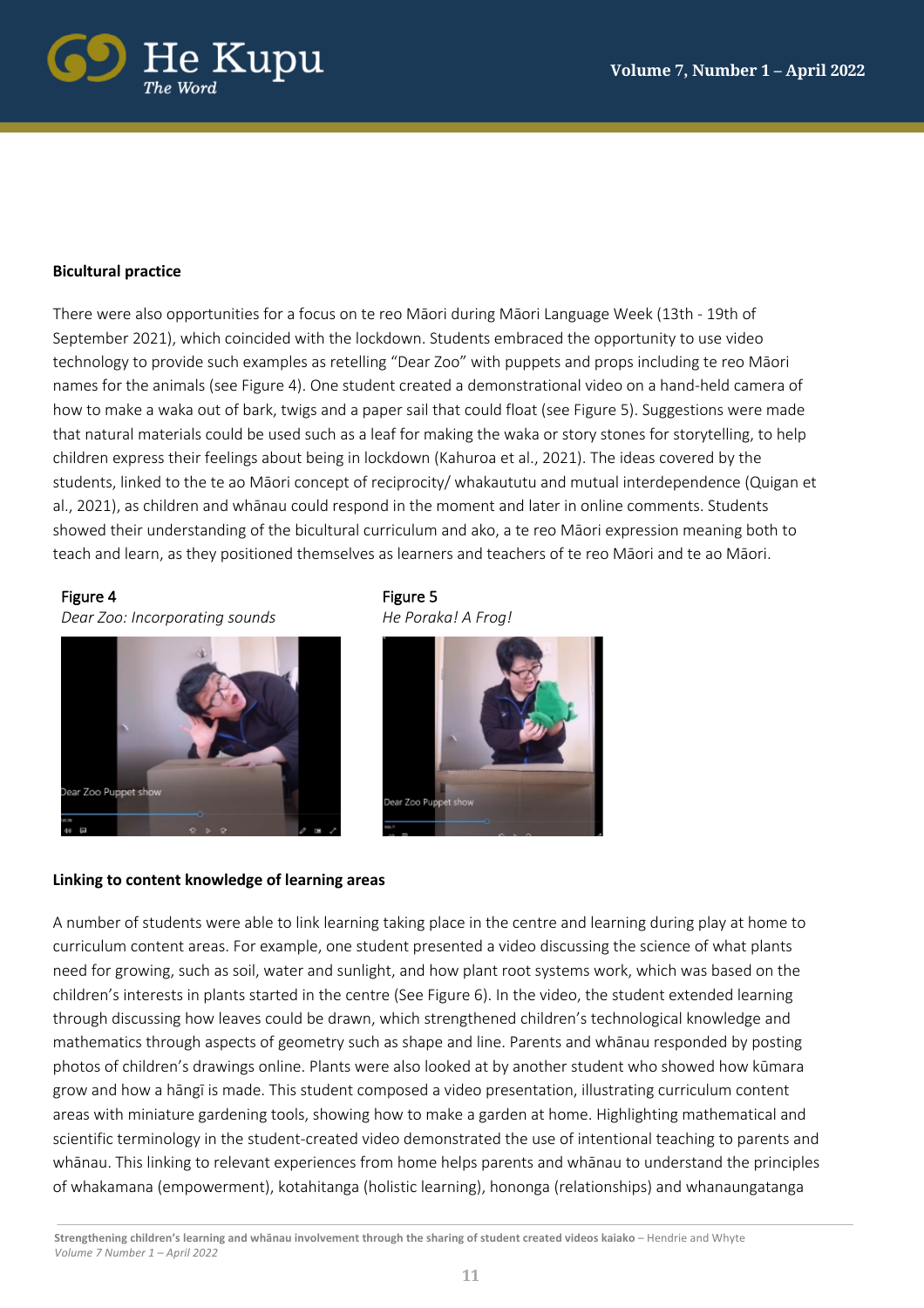

(family and community) of *Te Whāriki* curriculum (MoE, 2017). This is what ERO (2021) also found in their examination on teachers' use of online learning during lockdown.

# Figure 6

*Student demonstrating what a plant root looks like*



In terms of looking at supporting students in their ongoing practice, it could be considered how students' knowledge and confidence in being able to interact with children and whānau online could be increased (Heitink et al., 2017; Kim, 2020). Student-created online videos open up conversations, enabling students and teachers to clarify expectations and aspirations with whānau (Kim, 2020; Mitchell et al., 2020; MoE, 2017). This could result in whānau being willing to offer their expertise, time, and engagement to support the children's learning (Mitchell et al., 2020). The Education Review Office (2021) and Mitchell et al. (2020) concur that online engagement with children, parents and whānau can generate opportunities for teachers to use digital technologies to build on learning happening at home and in the centre.

One possibility to capitalise on online engagement is to share a video online of a mat-time story told in the centre about the children's current interest. A further video could then be added onto the topic to deepen the learning and open up further conversations between the child, parents and whānau. As this article has shown, parents and whānau can add their expertise and share comments online with the other parents and children in the centre. Songs learned in the centre can also be shared online, revisited, and sung by family members together. In turn, family members can share their songs and stories with the other children and whānau on their online platform.

## **Conclusion**

The global Covid-19 pandemic has presented a lot of challenges for teachers and students in early childhood education. Students responded to these challenges by creating innovative videos to support children's learning at home, which fostered direct engagement with parents and whānau. This opened up multiple learning opportunities such as revisiting subject related learning online, sense of belonging by making connections to children's home and community life and bicultural practice. The online engagement encouraged parents and whānau to contribute their ideas and facilitated a better understanding of *Te Whāriki*. The opportunities for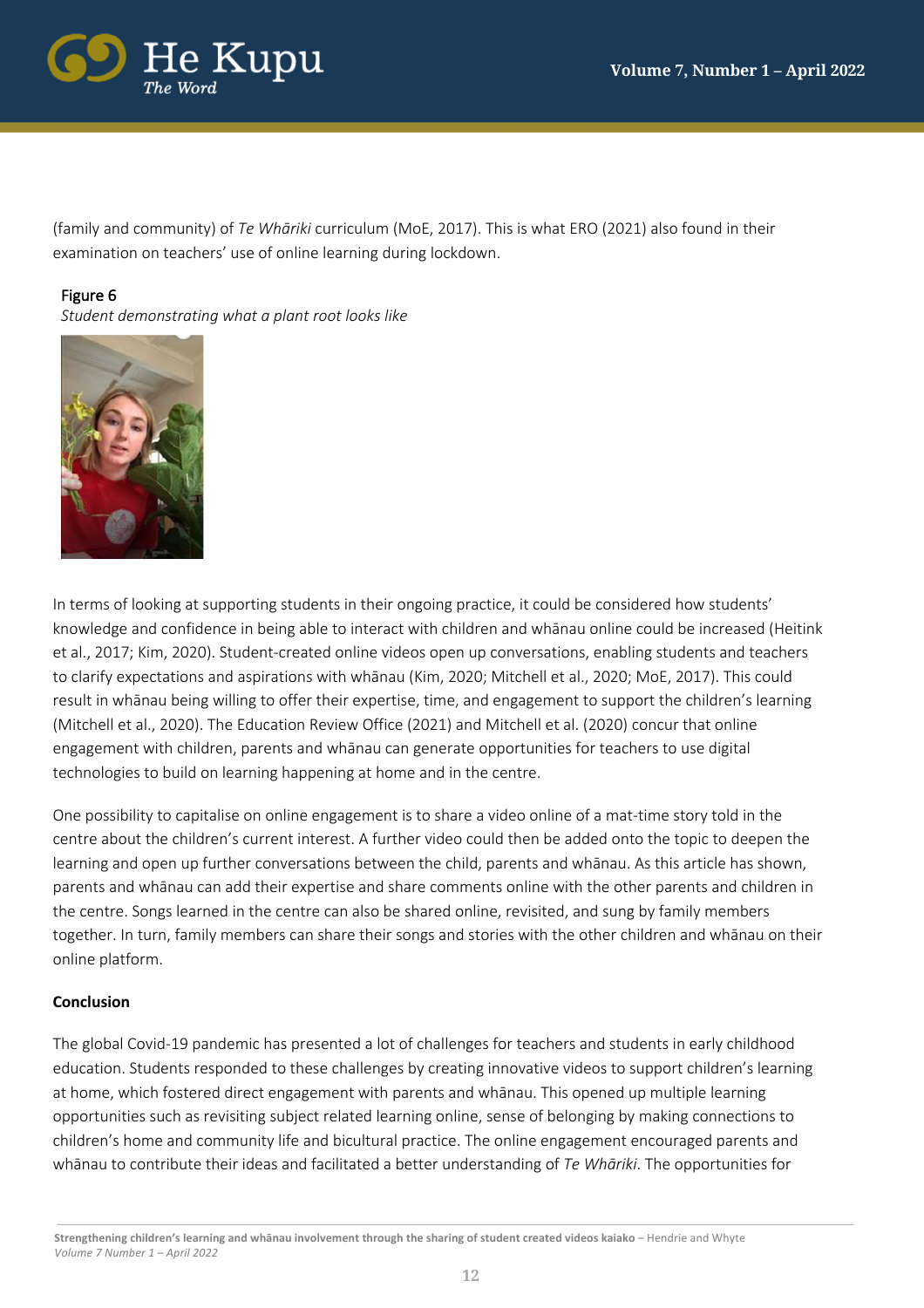

learning that presented themselves during the Covid-19 lockdowns could be carried forward beyond the lockdowns into current teacher practice.